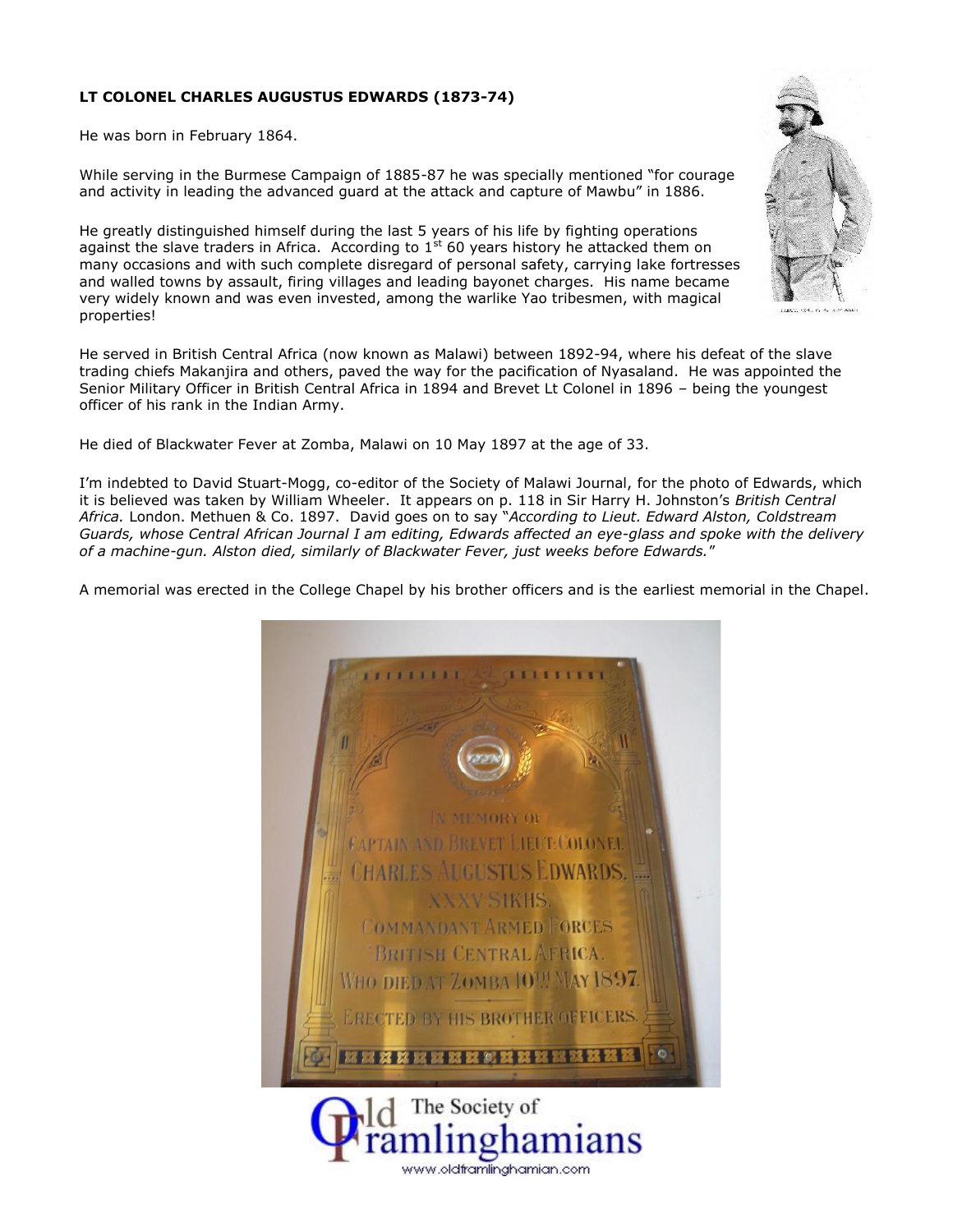In his book "Imperial Connections – India in the Indian Ocean Arena 1860-1920", Thomas Metcalf includes the following piece :-

Confronted with this array of arguments, the Indian government sanctioned the further enrollment of Sikh contingents for Central Africa. One hundred men under Lt. C. A. Edwards of the 35th Sikhs sailed in February 1893. A further one hundred, to relieve Maguire's now depleted force, whose two year tour was approaching its end, followed a few months later under the command of Lt. W. H. Manning of the 1st Sikhs. How, one must ask, were these men selected? What induced soldiers of the Indian Army to sign up for service in remote Nyasaland? One might follow Lt. Edwards as he described his recruiting tour. He began by having the conditions of service translated into Urdu and Gurmukhi, with copies sent to the commanding officers of the regiments, six in number, from which he was authorized to accept recruits. From each regiment he was permitted to take no more than twenty men. The various commanding officers were requested to read aloud the conditions of service at roll call. Edwards then visited each regiment in turn, and had all those who wished to go, generally about 80 to 150 men per regiment, fall in before him. From among this number, Edwards selected some 30 or 35 "likely looking" soldiers and dismissed the remainder. He then examined the service records of these 30 and rejected those who were "of bad or indifferent character" or were "bad shots." The rest then proceeded to the regimental hospital. "After the medical officer had thoroughly inspected the men and signed a certificate that the men were physically fit for service in British Central Africa, I inspected again the men who were passed as fit, and finally selected the 20 men I required." After the final inspection the conditions of service were "most thoroughly and carefully explained to the men." Once he had secured the one hundred he was authorized to engage, he had them all dispatched to Agra, where they were outfitted and sent off together by train to Bombay and thence to Africa.<sup>29</sup>

Edwards's 1893 batch, all Sikhs, came from five regiments, each of which supplied the full twenty men. He acknowledged that "very few havildars, buglers, and signalers volunteered so I hadn't a good number to select from," but as a whole, he insisted, the contingent comprised